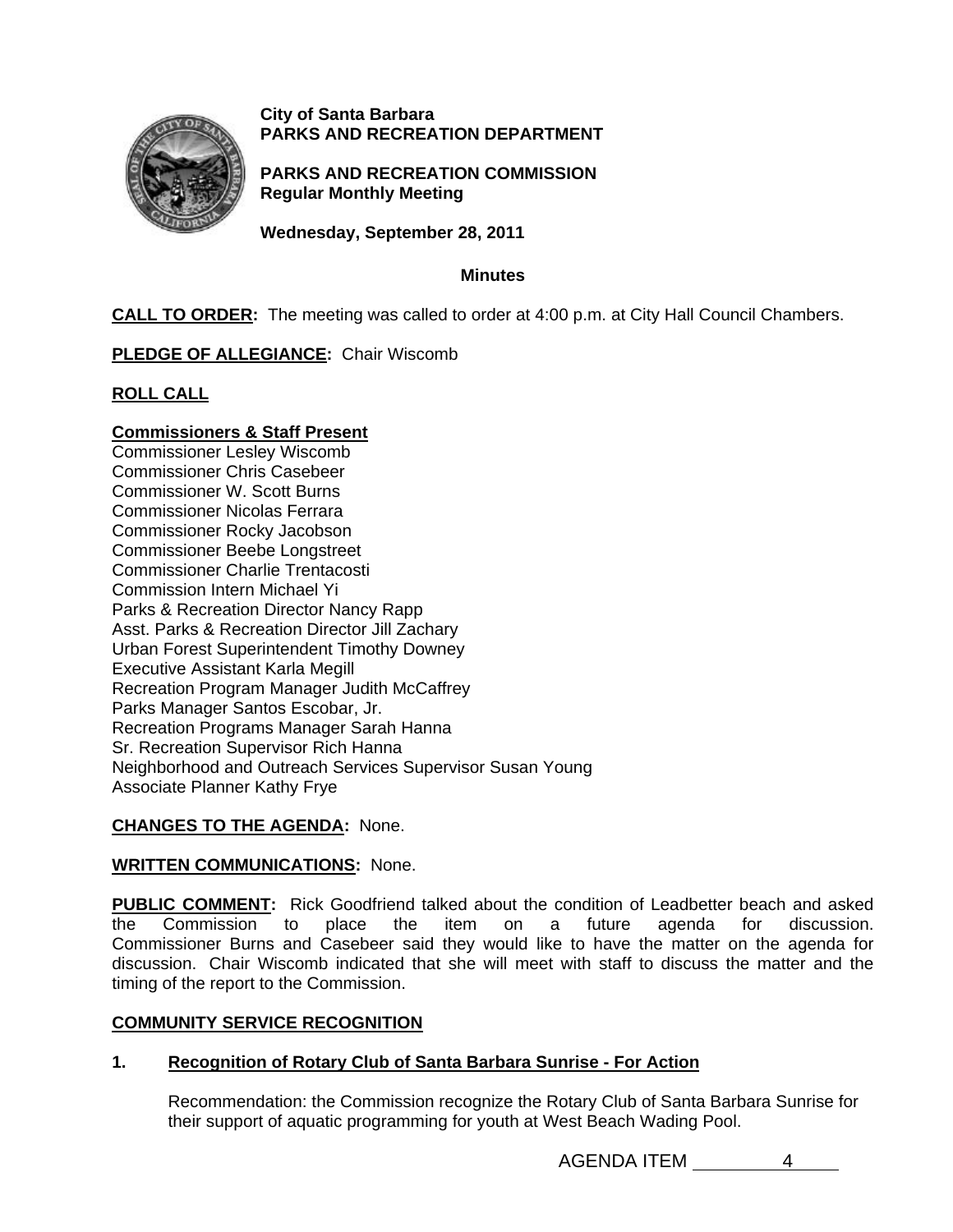Documents:

- Staff Report

- Speakers:
- Staff: Nancy L. Rapp, Parks and Recreation Director; Rich Hanna, Sr. Recreation Supervisor
- Members of the Public: Ms. Shanefield and Mr. Wyland

## **2. Community Recognition of Shalhoobs - For Action (Attachment)**

Recommendation: That the Commission recognize Shalhoob Meat Company for the support of the Santa Barbara Youth Council's end-of-year dinner and for their past support of other youth events.

Documents:

- Staff Report

Speakers:

- Staff: Nancy L. Rapp, Parks and Recreation Director; Susan Young, Neighborhood and Outreach Services Supervisor

**YOUTH COUNCIL REPORT:** Youth Intern Yi provided this report.

## **COMMISSIONER COMMITTEE ASSIGNMENT REPORTS:**

Commissioner Casebeer reported on the activities of the Creeks Advisory Committee. He further reported on the Santa Barbara Beautiful Awards Banquet.

Commissioner Jacobson reported on the activities of the Youth Council. She also reported on the Arts and Crafts Show Advisory Committee. Ms. Jacobson reported that she attended the Carrillo Recreation Center Ribbon Cutting Ceremony and one of the free classes.

Commissioner Trentacosti reported on the activities of the Golf Advisory Committee.

Commissioner Longstreet reported on the activities of the Neighborhood Advisory Council and the PARC Foundation. She also reported on the United Way Day of Caring and commended staff for their efforts.

Chair Wiscomb reported on the activities of the Street Tree Advisory Committee. She said she too attended the Carrillo Recreation Center Ribbon cutting and commended staff for all the work put in the renovation and the event. Ms. Wiscomb reported that staff was able to get a Coastal Development permit for the Mesa Lane Steps project. Ms. Wiscomb echoed Ms. Longstreet's comments regarding the Day of Caring.

Chair Wiscomb reported that City Council denied the appeal of the applicant upheld the Parks and Recreation Commission decision to deny the removal of the two Ficus trees at 21 N. Milpas Street trees.

**COMMISSION AND STAFF COMMUNICATIONS:** Ms. Rapp provided a brief overview of the United Way Day of Caring, held Saturday, September 17th.

## **CONSENT CALENDAR:**

## **3. Summary of Council Actions - For Information**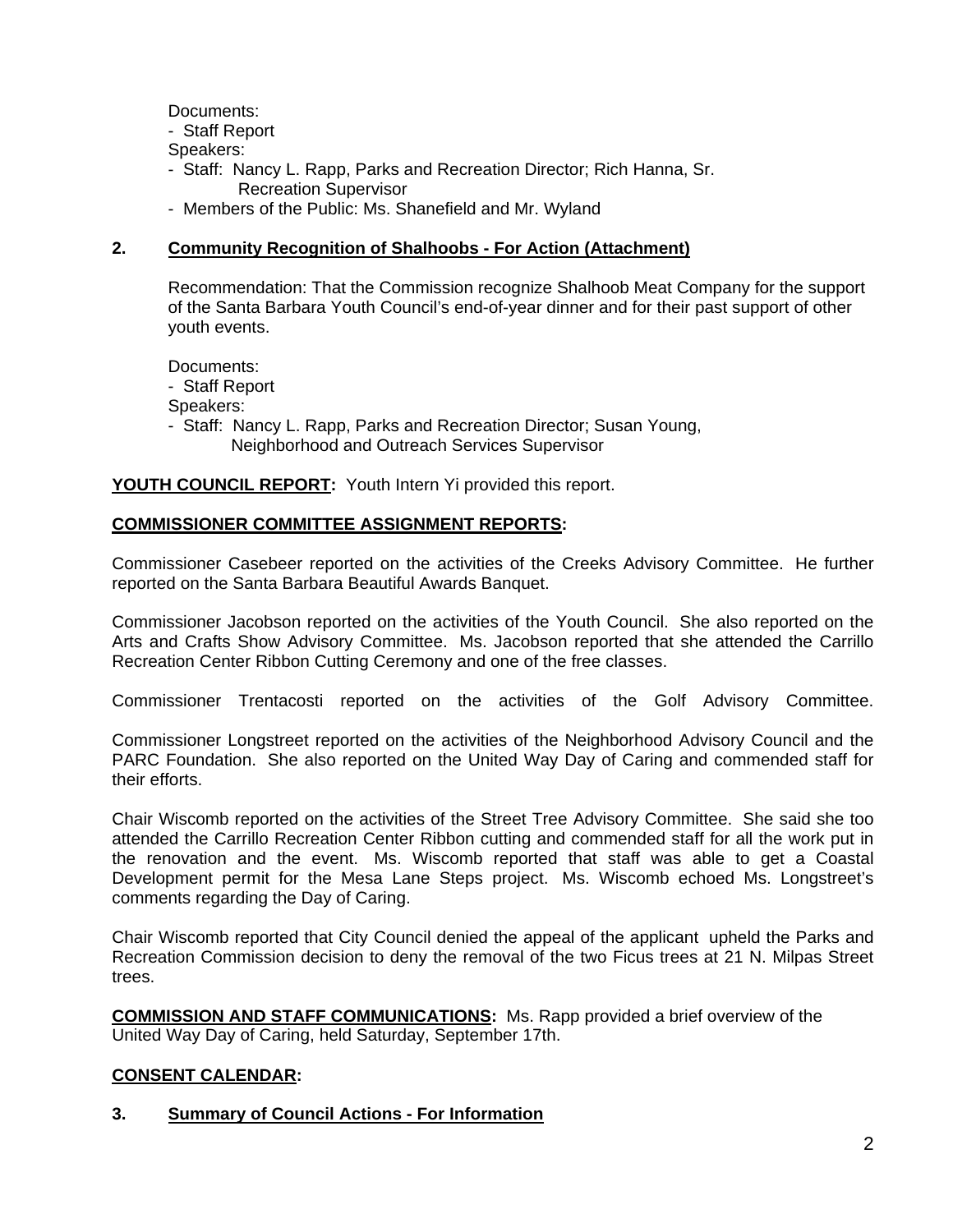## **4. Approval of Minutes - For Action**

Recommendation: That the Commission waive the reading and approve the minutes of the regular meeting of July 27, 2011.

## **Commissioner Beebe Longstreet moved, seconded by Commissioner Nicolas Ferrara, and passed 7/0 to waive the reading and approve the minutes of the regular meeting of July 27, 2011.**

## **STREET TREE ADVISORY COMMITTEE ITEMS:**

## **5. Street Tree Advisory Committee Recommendations - For Action**

Documents:

- Staff Report
- Staff PowerPoint

Speakers:

- Staff: Nancy L. Rapp, Parks and Recreation Director; Jill Zachary, Assistant Parks and Recreation Director; and Tim Downey, Urban Forest **Superintendent**
- Members of the Public: Item 5c(1) Phil Suding

Recommendation: That the Commission:

## **A. Conditionally approve the following Setback Tree removal request.**

1. 1311 San Miguel Ave. – Araucaria spp., Star Pine – Wayne Cassriel

**Commissioner Beebe Longstreet moved, seconded by Commissioner Charlie Trentacosti, and passed 7/0 to concur with the Street Tree Advisory Committee recommendation to conditionally approve the setback tree removal request at 1311 San Miguel Avenue.** 

#### **B. Approve the following Setback Tree removal request.**

 1. 822 ½ N. Nopal St. – Pinus pinea, Italian Stone Pine – Alejandro Mendez

**Commissioner Chris Casebeer moved, seconded by Commissioner Beebe Longstreet, and passed 7/0 to concur with the Street Tree Advisory Committee recommendation to approve the removal of the setback tree at 822 ½ N. Nopal Street.** 

#### **C. Approve the addition to the Street Tree Master Plan.**

1. 1200 Block of Coast Village Rd. – No designation – Phil Suding

**Commissioner Beebe Longstreet moved, seconded by Commissioner Rocky Jacobson, and passed 7/0 to concur with the Street Tree Advisory Committee designated species to the Street Tree Master Plan for the 1200 block of Coast Village Road.**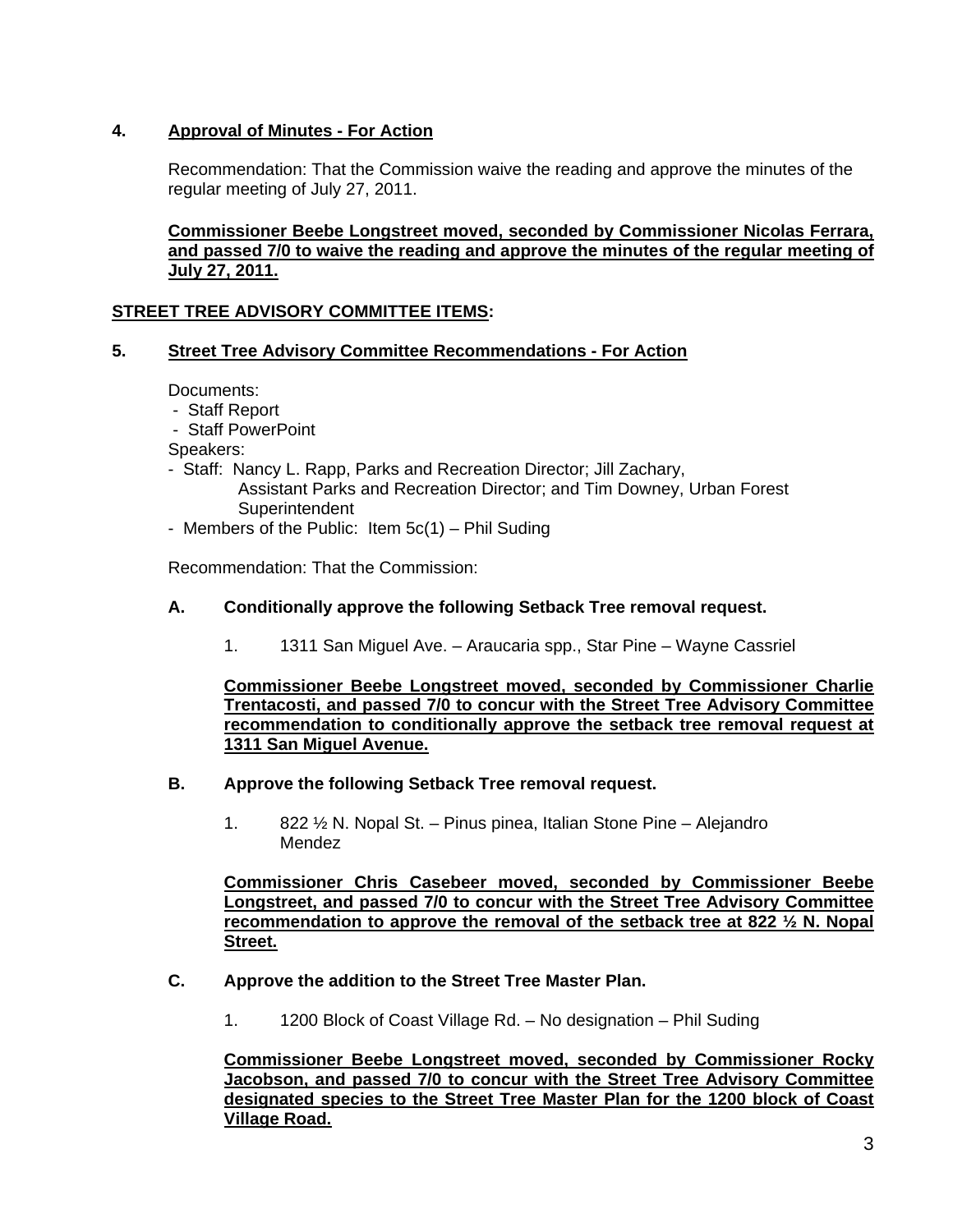## **OLD BUSINESS:** None.

### **NEW BUSINESS:** None.

#### **6. Cabrillo Bathhouse Business Plan - For Action**

Recommendation: That the Commission appoint two members of the Commission to participate in a focus group for the Cabrillo Bathhouse Business Plan.

Documents: - Staff Report Speakers: - Staff: Nancy L. Rapp, Parks and Recreation Director; Jill Zachary, Assistant Parks and Recreation Director

The Commission designated Commissioners Casebeer and Burns as the representatives to participate in a focus group for the Cabrillo Bathhouse.

## **7. Liaisons to Advisory Committees - For Action**

Recommendation: That the Commission consider advisory committee liaison appointments.

Documents: - Staff Report Speakers: - Staff: Nancy L. Rapp, Parks and Recreation Director

The Commission reviewed and made a few changes to the Advisory Committee liaisons. The listing updated list follows:

#### Advisory Committee **Light Committee Light Committee** Light Committee Light Committee

Arts & Crafts Show **Rocky Jacobson** Creeks **Creeks** Chris Casebeer Front Country Trails **Scott Burns**/Beebe Longstreet Golf Charlie Trentacosti Integrated Pest Management Nick Ferrera Lower Mission Creek Design Subcommittee Chris Casebeer Neighborhood Advisory Council Nick Ferrara/Beebe Longstreet PARC **Beebe** Longstreet/Scott Burns Street Tree Lesley Wiscomb **Youth Council Council Rocky Jacobson** 

## **ADMINISTRATIVE AND STAFF REPORTS**

## **8. Andree Clark Bird Refuge Vegetation Maintenance and Habitat Restoration Project - For Information**

Recommendation: That the Commission receive an update on the Andree Clark Bird Refuge Vegetation Maintenance and Habitat Restoration Project.